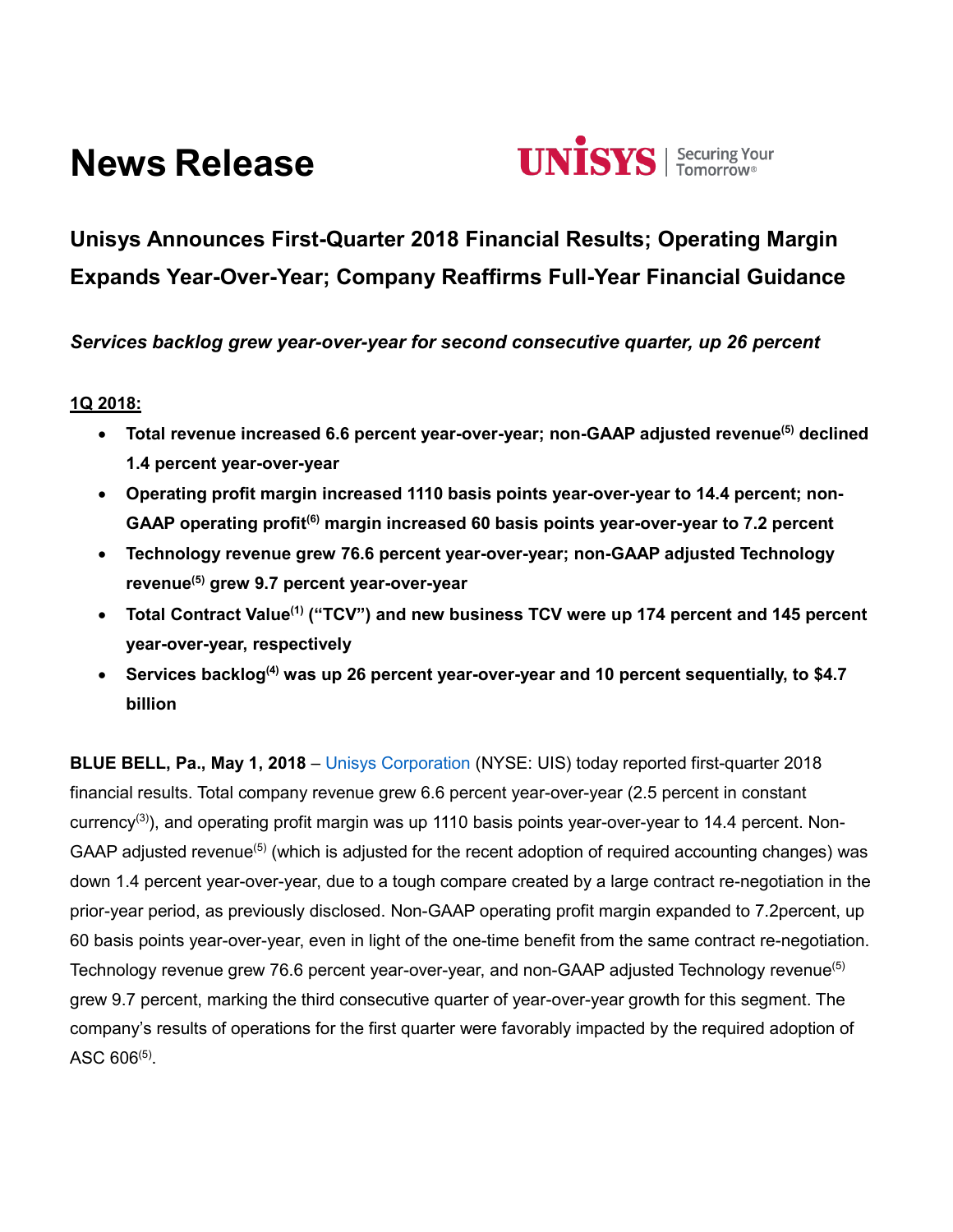The company also reported strong contract signings for the quarter, including the largest new logo contract signed in over a decade, based on TCV. Total Contract Value increased 174 percent year-over-year, with new business TCV up 145 percent. Annual Contract Value grew 136 percent year-over-year, with new business ACV up 99 percent. Services backlog<sup>(4)</sup> was up 26 percent year-over-year and 10 percent sequentially, to \$4.7 billion.

"Our first quarter results mark a strong start to the year against our goals for 2018," said Unisys Chairman, President and CEO Peter A. Altabef. "We are pleased to see continuing momentum on the go-to-market front, including with the largest new logo contract win the company has seen in over a decade."

### **Summary of First-Quarter 2018 Business Results**

#### **Company:**

Revenue of \$708.4 million grew 6.6 percent year-over-year or 2.5 percent on a constant-currency basis. Non-GAAP adjusted revenue of \$655.4 million was down 1.4 percent year-over-year, due to the tough compare noted previously.

Operating profit margin was 14.4 percent, up 1110 basis points year-over-year. Non-GAAP operating margin expanded 60 basis points year-over-year.

First quarter cash used in operations was \$50.2 million versus \$41.0 million in the first quarter 2017. First quarter adjusted free cash flow<sup>(12)</sup> was \$(50.8) million, versus \$(23.3) million in the first quarter of 2017, due to working capital timing and capital expenditures associated with a systems-update project at the company's UK-based check-processing joint venture. At March 31, 2018, the company had \$656 million in cash and cash equivalents.

Net income for the first quarter was \$40.6 million, versus a net loss of \$32.7 million in the first quarter of 2017. Diluted earnings per share were \$0.62, versus a diluted loss per share of \$0.65 in the first quarter of 2017. Non-GAAP diluted earnings per share<sup>(10)</sup> was \$0.19 versus \$0.32 in the prior-year period.

Adjusted EBITDA<sup>(9)</sup> for the first quarter grew 8.0 percent year-over-year to \$92.9 million. Adjusted EBITDA margin for the first quarter expanded by 130 basis points year-over-year to 14.2 percent.

TCV grew 174 percent year-over-year, and new business TCV grew 145 percent. Total ACV was up 136 percent year-over-year, and new business ACV was up 99 percent year-over-year.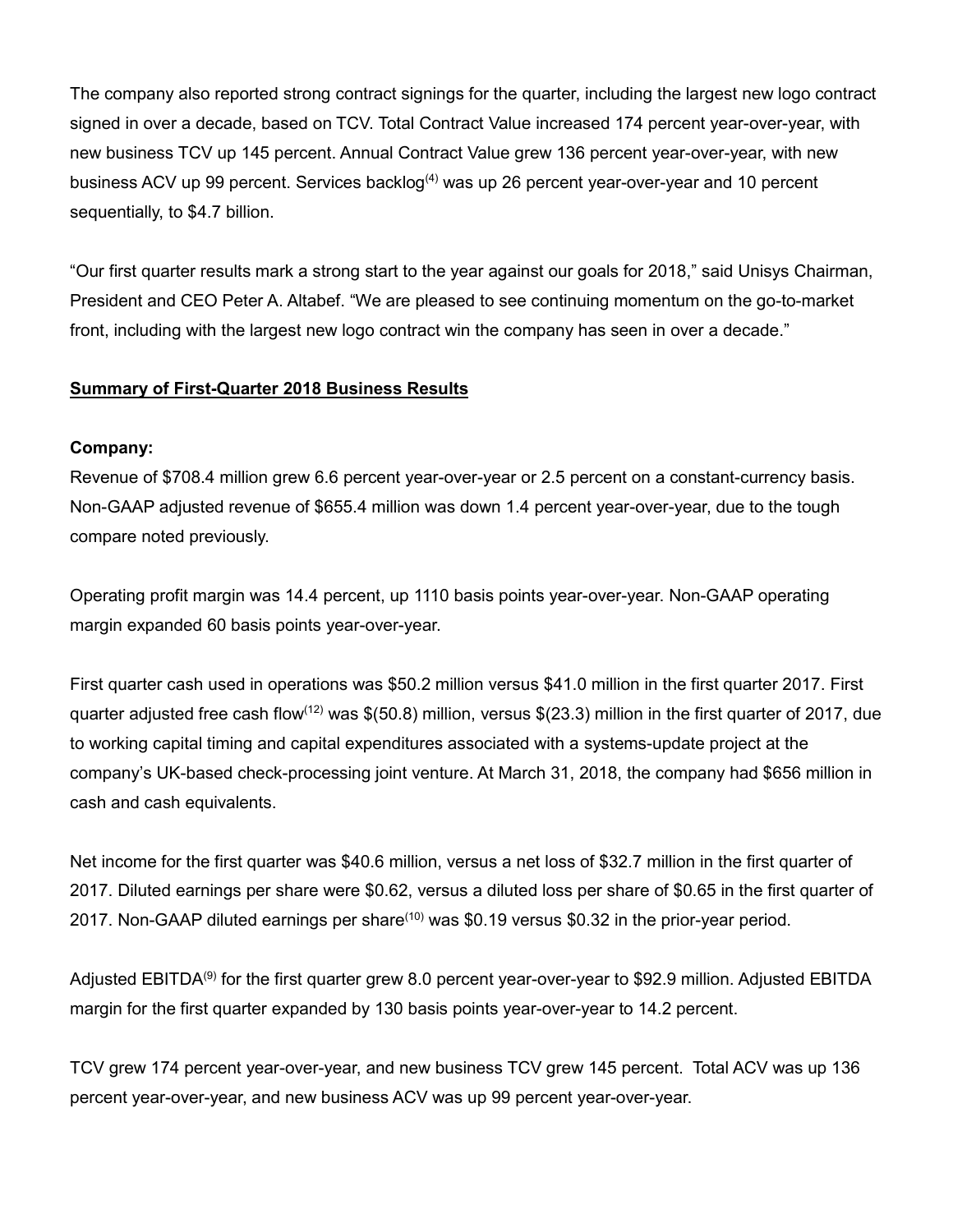The company reaffirms full-year 2018 guidance for non-GAAP adjusted revenue of \$2.7-2.825 billion (GAAP revenue of \$2.75-2.875 billion), non-GAAP operating margin of 7.75-8.75 percent (GAAP operating margin of 9.5-10.5 percent) and adjusted EBITDA margin of 13.7-14.9 percent.

#### **Services:**

Services revenue of \$568.5 million, which represented 80 percent of total first quarter revenue, was down 2.9 percent year-over-year, or 6.5 percent in constant-currency, due to the tough compare created by the benefit of the previously-noted contract re-negotiation in the first quarter of 2017. Services backlog grew 26 percent year-over-year and 10 percent sequentially to end the first quarter at \$4.7 billion. Services gross margin was down 160 basis points year-over-year, to 16.6 percent, and Services operating profit margin was down 170 basis points year-over-year to 3.0 percent, due in both cases to the previously-noted tough compare.

#### **Technology:**

Technology revenue in the first quarter grew 76.6 percent year-over-year as reported and 69.6 percent in constant currency to \$139.9 million, which represented 20 percent of total first quarter revenue. Non-GAAP adjusted Technology revenue grew 9.7 percent year-over-year to \$86.9 million. Technology gross margin for the first quarter was up 2230 basis points year-over-year to 68.9 percent. Non-GAAP adjusted Technology gross margin<sup>(7)</sup> expanded 530 basis points to 51.9 percent. Technology operating profit grew 531 percent year-over-year, and Technology operating margin was up 3930 basis points year-over-year to 54.7 percent. Non-GAAP adjusted Technology operating margin<sup>(8)</sup> expanded 1450 basis points to 29.9 percent.

#### **Key First-Quarter Contract Signings:**

In the first quarter, the company entered into several key contracts in each of its sectors including the following:

- U.S. Federal: The U.S. Navy's Space and Naval Warfare Systems Command awarded a contract to Unisys to develop, maintain and sustain the Nuclear Command, Control and Communications Navy Modernized Hybrid Solution messaging software. This mission-critical message handling software is used by Navy computer and telecommunications personnel to receive, validate, store and forward messages from military commanders to tactical military forces.
- Public: The Australian Department of Home Affairs has signed a multi-year contract with Unisys to design and implement the new Enterprise Biometric Identification Services (EBIS) system, which will leverage Unisys Stealth<sup>®</sup> multi-factor identity management and authentication to match face images and fingerprints of people wishing to travel to Australia.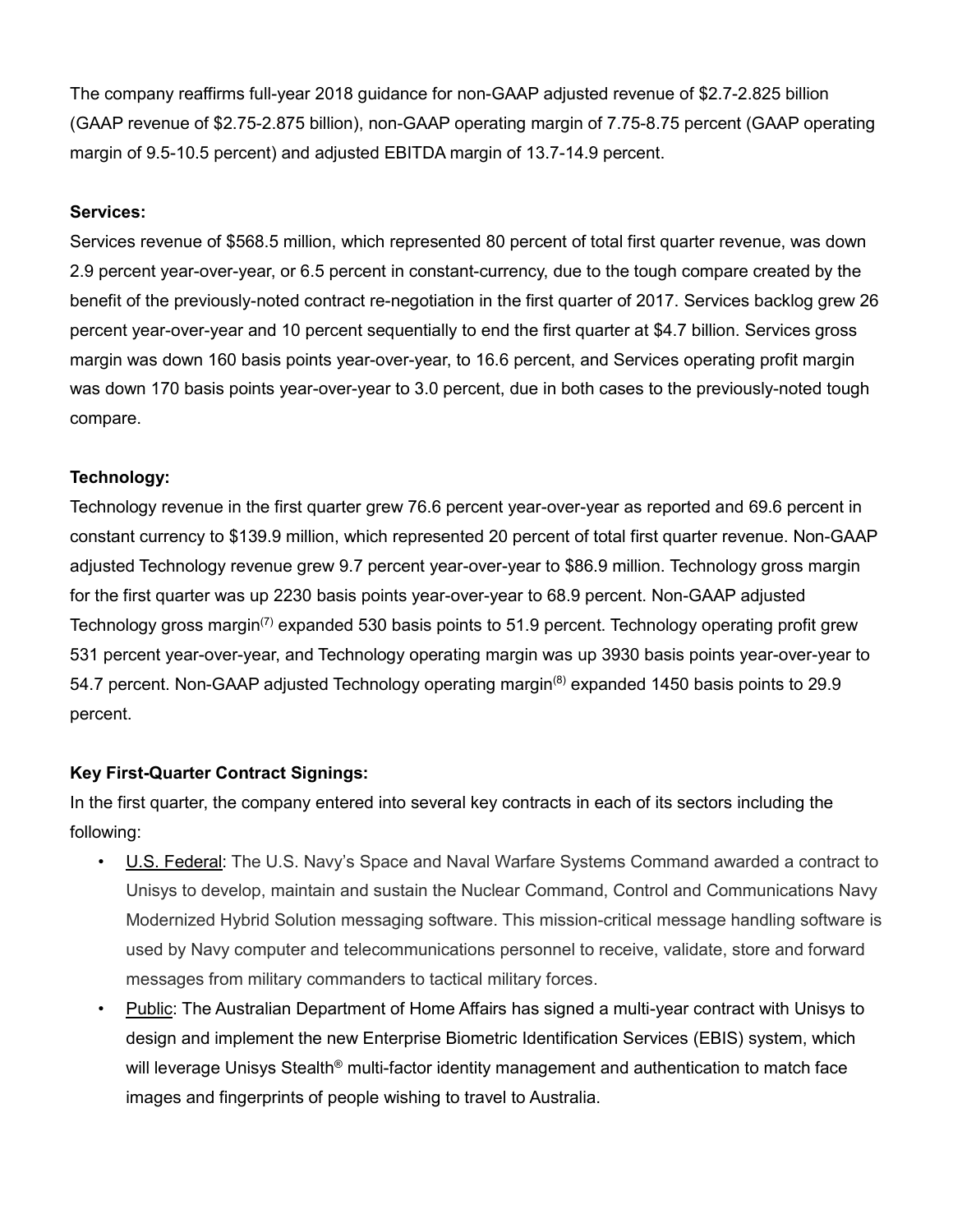- Commercial: Unisys won a significant new logo contract to provide field engineering and technical services for a major enterprise information technology company. The services will be provided in the United States and Canada, and Latin America. The contract leverages Unisys' world-class field engineering and technical support capabilities and furthers the confidence that major technology providers have in Unisys to provide critical, customer-facing services. This was the largest new logo contract Unisys has signed in over a decade, based on TCV.
- Financial Services: A leading bank in Argentina, expanded the scope of its work with Unisys to include a migration to Unisys' Elevate™ omnichannel banking platform. This includes a suite of applications supporting real-time transactions across all channels including online, mobile and inbranch. The solution will also help the bank support and meet local regulatory needs.

#### **Conference Call**

Unisys will hold a conference call today at 5:30 p.m. Eastern Time to discuss its results. The listen-only webcast, as well as the accompanying presentation materials, can be accessed on the Unisys Investor website at [www.unisys.com/investor.](http://www.unisys.com/investor) Following the call, an audio replay of the webcast, and accompanying presentation materials, can be accessed through the same link.

(1) **Total Contract Value** – TCV is the estimated total contractual revenue related to contracts signed in the period including option years (Federal contracts only) and without regard for cancellation terms. New business TCV represents TCV attributable to new scope for existing clients and new logo contracts.

(2) **Annual Contract Value** – ACV represents the revenue expected to be recognized during the first twelve months following the signing of a contract in the period.

(3) **Constant currency** – The company refers to growth rates in constant currency or on a constant currency basis so that the business results can be viewed without the impact of fluctuations in foreign currency exchange rates to facilitate comparisons of the company's business performance from one period to another. Constant currency is calculated by retranslating current and prior period results at a consistent rate.

(4) **Services Backlog** – Services Backlog is the balance of contracted services revenue not yet recognized, including only the funded portion of services contracts with the U.S. Federal government.

#### **Non-GAAP and Other Information**

Although appropriate under generally accepted accounting principles ("GAAP"), the company's results reflect revenue and charges that the company believes are not indicative of its ongoing operations and that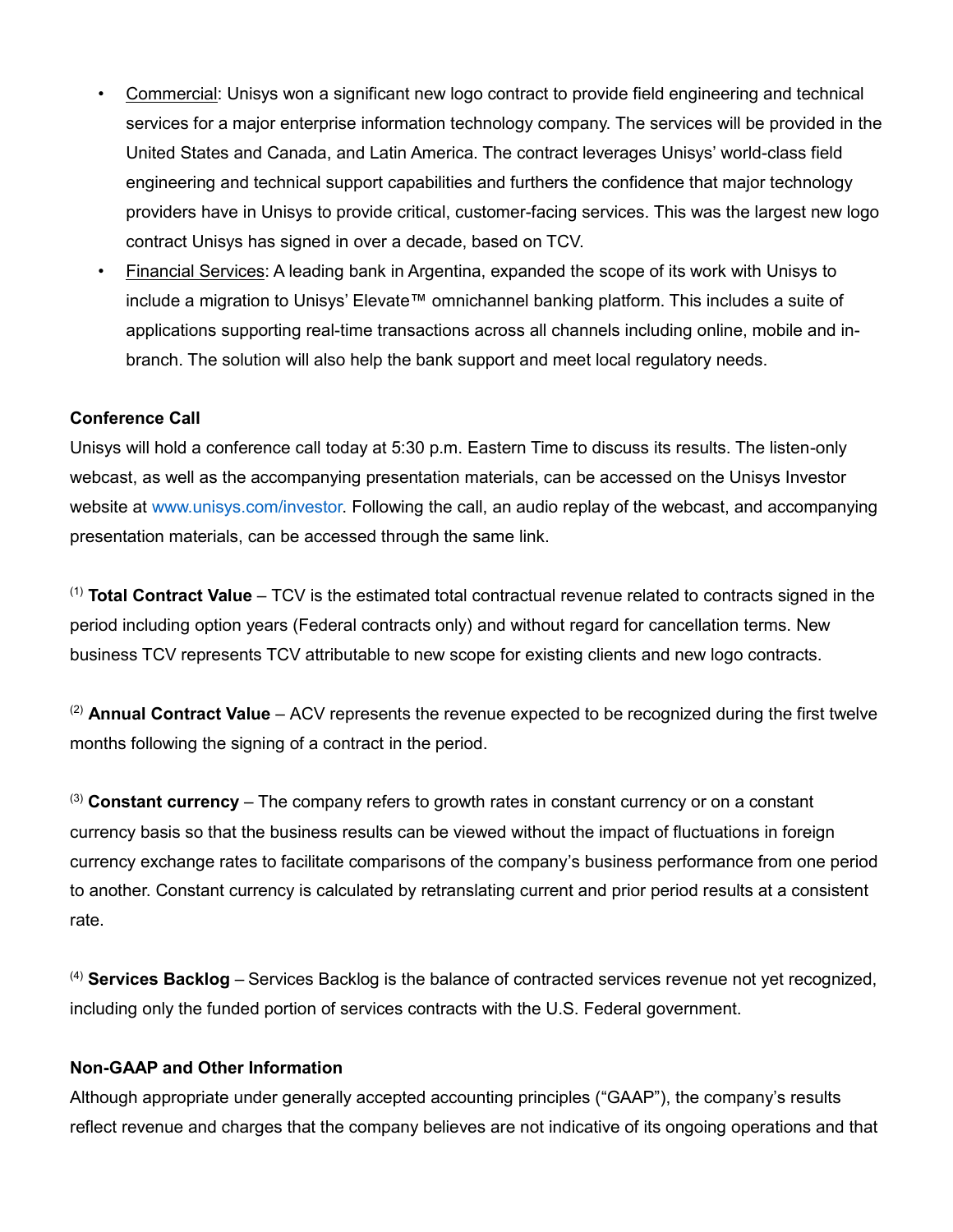can make its revenue, profitability and liquidity results difficult to compare to prior periods, anticipated future periods, or to its competitors' results. These items consist of certain portions of revenue, post-retirement and cost-reduction and other expense. Management believes each of these items can distort the visibility of trends associated with the company's ongoing performance. Management also believes that the evaluation of the company's financial performance can be enhanced by use of supplemental presentation of its results that exclude the impact of these items in order to enhance consistency and comparativeness with prior or future period results. The following measures are often provided and utilized by the company's management, analysts, and investors to enhance comparability of year-over-year results, as well as to compare results to other companies in our industry.

<sup>(5)</sup> Non-GAAP adjusted revenue – For the first quarter of 2018, the company's non-GAAP results will include an adjustment to exclude certain revenue. The company has excluded revenue of \$53 million. This is revenue from software license extensions and renewals which were contracted for in the fourth quarter of 2017 and properly recorded as revenue at that time under the revenue recognition rules then in effect (ASC 605). Upon adoption of the new revenue recognition rules (ASC 606) on January 1, 2018, and since the company adopted ASC 606 under the modified retrospective method whereby prior periods were not restated, the company was required to include this \$53 million in the cumulative effect adjustment to retained earnings on January 1, 2018. ASC 606 requires revenue related to software license renewals or extensions to be recorded when the new license term begins, which in the case of the \$53 million is January 1, 2018. The company has excluded revenue and related profit for these software licenses in its non-GAAP results since it has been previously reported in 2017. This is a one-time adjustment and it will not reoccur in future periods. However, in its quarterly financial statements on Form 10-Q for all of 2018, the company is required to report what its financial statements would have been if it had not adopted ASC 606. The \$53 million is included in those adjustments. There are additional adjustments being made, but they do not represent previously recorded revenue. Those adjustments represent other differences between ASC 605 and ASC 606, principally extended payment term software licenses and short-term software licenses both of which are recorded at the inception of the license term under ASC 606 but were required to be recognized ratably over the software license term under ASC 605.

(6) **Non-GAAP operating profit** - The company recorded pretax post-retirement expense and pretax charges in connection with cost-reduction activities and other expenses. For the company, non-GAAP operating profit excluded these items. The company believes that this profitability measure is more indicative of the company's operating results and aligns those results to the company's external guidance which is used by the company's management to allocate resources and may be used by analysts and investors to gauge the company's ongoing performance. In the first quarter of 2018, the company included the ASC 606 adjustment discussed in (5) above.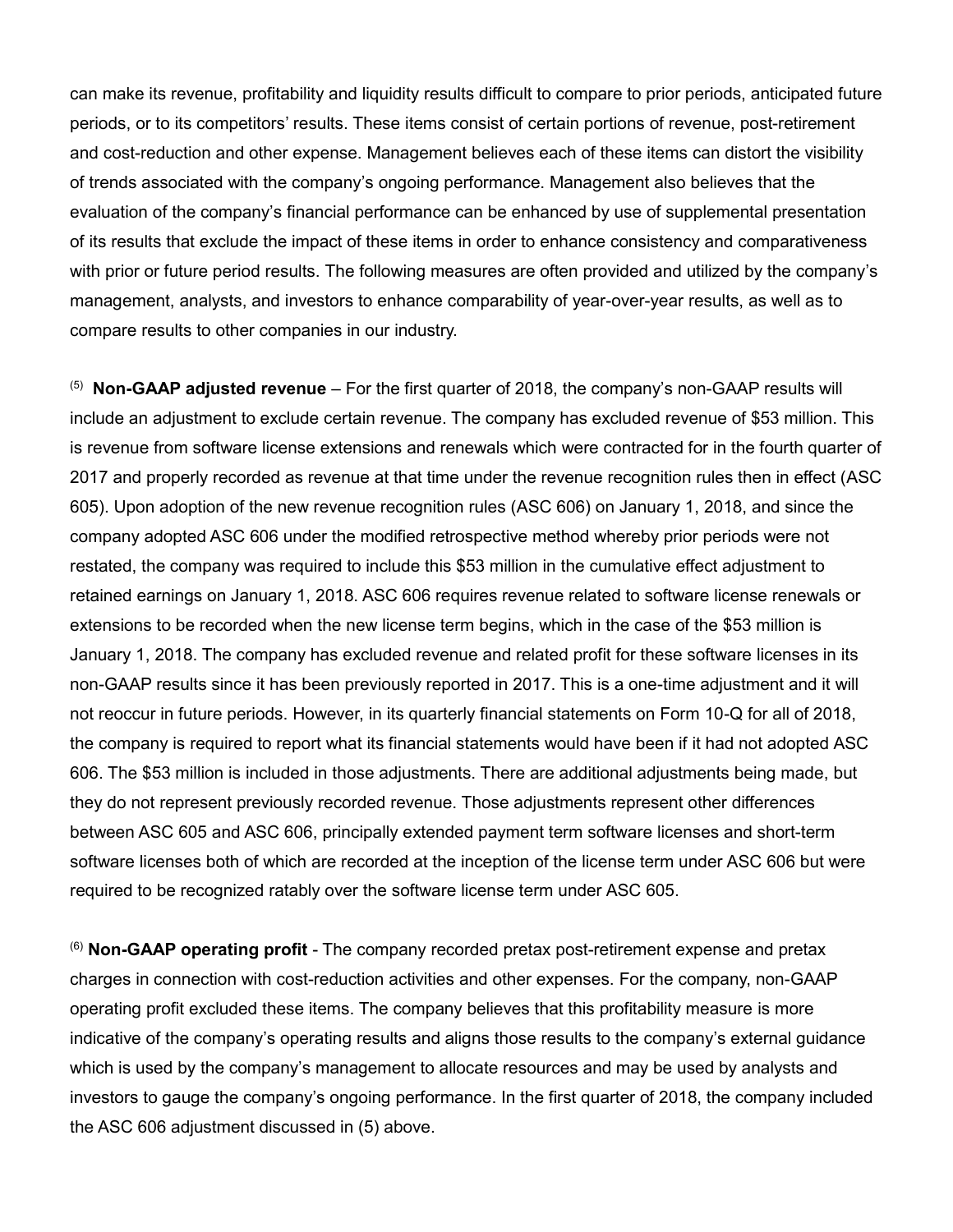(7) **Non-GAAP adjusted Technology gross margin** – In the first quarter of 2018, the company included the ASC 606 adjustment discussed in (5) above.

(8) **Non-GAAP adjusted Technology operating margin** – In the first quarter of 2018, the company included the ASC 606 adjustment discussed in (5) above.

(9) **EBITDA & adjusted EBITDA** – Earnings before interest, taxes, depreciation and amortization ("EBITDA") is calculated by starting with net income (loss) attributable to Unisys Corporation common shareholders and adding or subtracting the following items: net income attributable to noncontrolling interests, interest expense (net of interest income), provision for income taxes, depreciation and amortization. Adjusted EBITDA further excludes post-retirement expense, cost-reduction and other expense, non-cash share-based expense, and other (income) expense adjustment. In order to provide investors with additional understanding of the company's operating results, these charges are excluded from the adjusted EBITDA calculation. In the first quarter of 2018, the company included the ASC 606 adjustment discussed in (5) above.

(10) **Non-GAAP diluted earnings per share** - The company has recorded post-retirement expense and charges in connection with cost-reduction activities and other expenses. Management believes that investors may have a better understanding of the company's performance and return to shareholders by excluding these charges from the GAAP diluted earnings/loss per share calculations. The tax amounts presented for these items for the calculation of non-GAAP diluted earnings per share include the current and deferred tax expense and benefits recognized under GAAP for these amounts. In the first quarter of 2018, the company included the ASC 606 adjustment discussed in (5) above.

(11) **Free cash flow** - The company defines free cash flow as cash flow from operations less capital expenditures. Management believes this liquidity measure gives investors an additional perspective on cash flow from on-going operating activities in excess of amounts used for reinvestment.

(12) **Adjusted free cash flow** - Because inclusion of the company's post-retirement contributions and costreduction and other payments in free cash flow may distort the visibility of the company's ability to generate cash flow from its operations without the impact of these non-operational costs, management believes that investors may be interested in adjusted free cash flow, which provides free cash flow before these payments. This liquidity measure was provided to analysts and investors in the form of external guidance and is used by management to measure operating liquidity.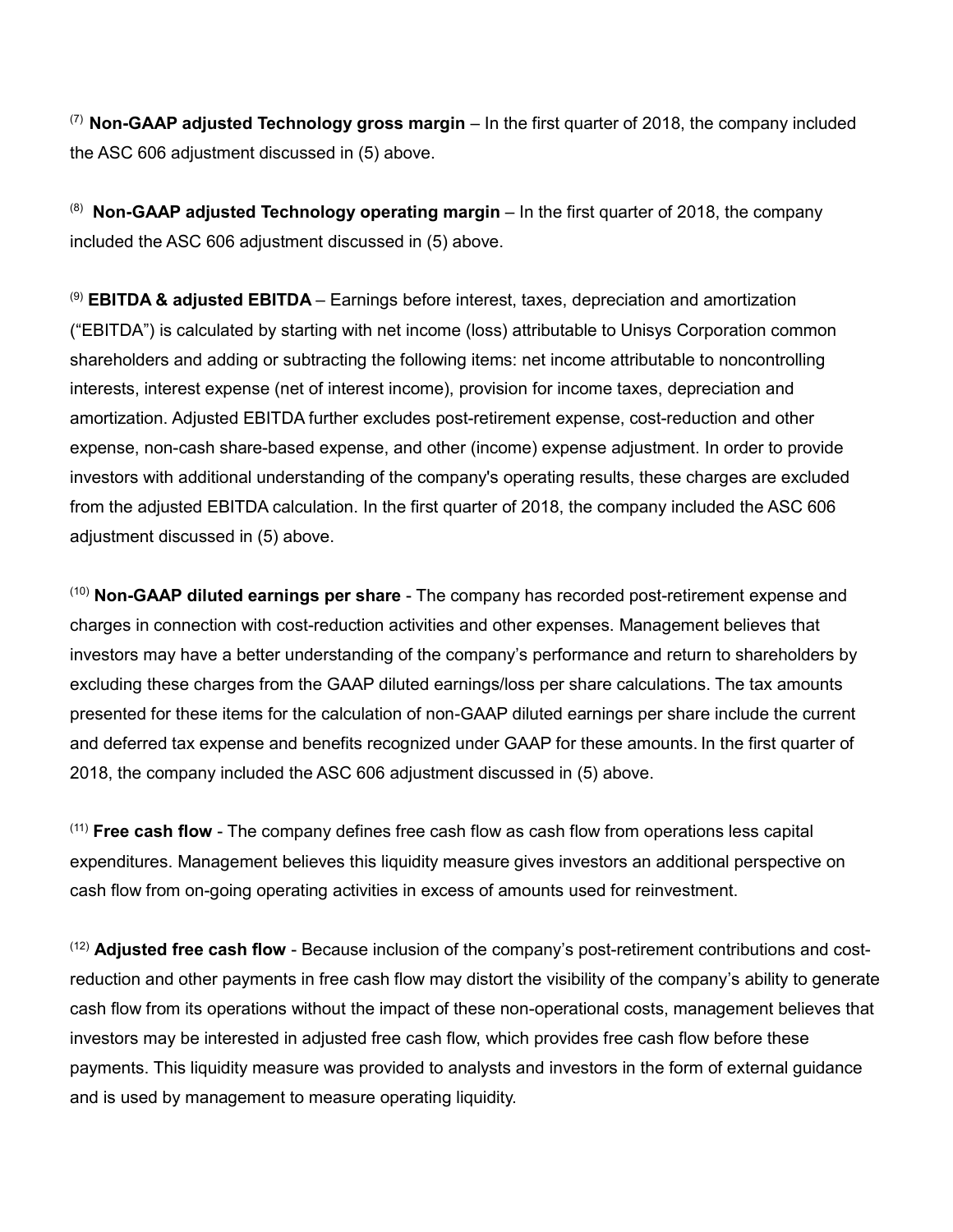#### **About Unisys**

Unisys is a global information technology company that builds high-performance, security-centric solutions for the most digitally demanding businesses and governments on Earth. Unisys offerings include security software and services; digital transformation and workplace services; industry applications and services; and innovative software operating environments for high-intensity enterprise computing. For more information on how Unisys builds better outcomes securely for its clients across the Government, Financial Services and Commercial markets, visit [www.unisys.com.](http://www.unisys.com/)

#### **Forward-Looking Statements**

Any statements contained in this release that are not historical facts are forward-looking statements as defined in the Private Securities Litigation Reform Act of 1995. Forward-looking statements include, but are not limited to, any projections of earnings, revenues, annual contract value, total contract value, new business ACV or TCV, backlog or other financial items; any statements of the company's plans, strategies or objectives for future operations; statements regarding future economic conditions or performance; and any statements of belief or expectation. All forward-looking statements rely on assumptions and are subject to various risks and uncertainties that could cause actual results to differ materially from expectations. In particular, statements concerning annual and total contract value are based, in part, on the assumption that all options of the contracts (Federal only) included in the calculation of such value will be exercised and that each of those contracts will continue for their full contracted term. Risks and uncertainties that could affect the company's future results include, but are not limited to, the following: our ability to improve revenue and margins in our services business; our ability to maintain our installed base and sell new solutions in our technology business; our ability to effectively anticipate and respond to volatility and rapid technological innovation in our industry; our ability to retain significant clients; the potential adverse effects of aggressive competition in the information services and technology marketplace; cybersecurity breaches could result in significant costs and could harm our business and reputation; our significant pension obligations and required cash contributions and requirements to make additional significant cash contributions to our defined benefit pension plans; our ability to attract, motivate and retain experienced and knowledgeable personnel in key positions; the risks of doing business internationally when a significant portion of our revenue is derived from international operations; our contracts may not be as profitable as expected or provide the expected level of revenues; our ability to access financing markets; contracts with U.S. governmental agencies may subject us to audits, criminal penalties, sanctions and other expenses and fines; a significant disruption in our IT systems could adversely affect our business and reputation; we may face damage to our reputation or legal liability if our clients are not satisfied with our services or products; the performance and capabilities of third parties with whom we have commercial relationships; an involuntary termination of the company's U.S. qualified defined benefit pension plan; the potential for intellectual property infringement claims to be asserted against us or our clients; the business and financial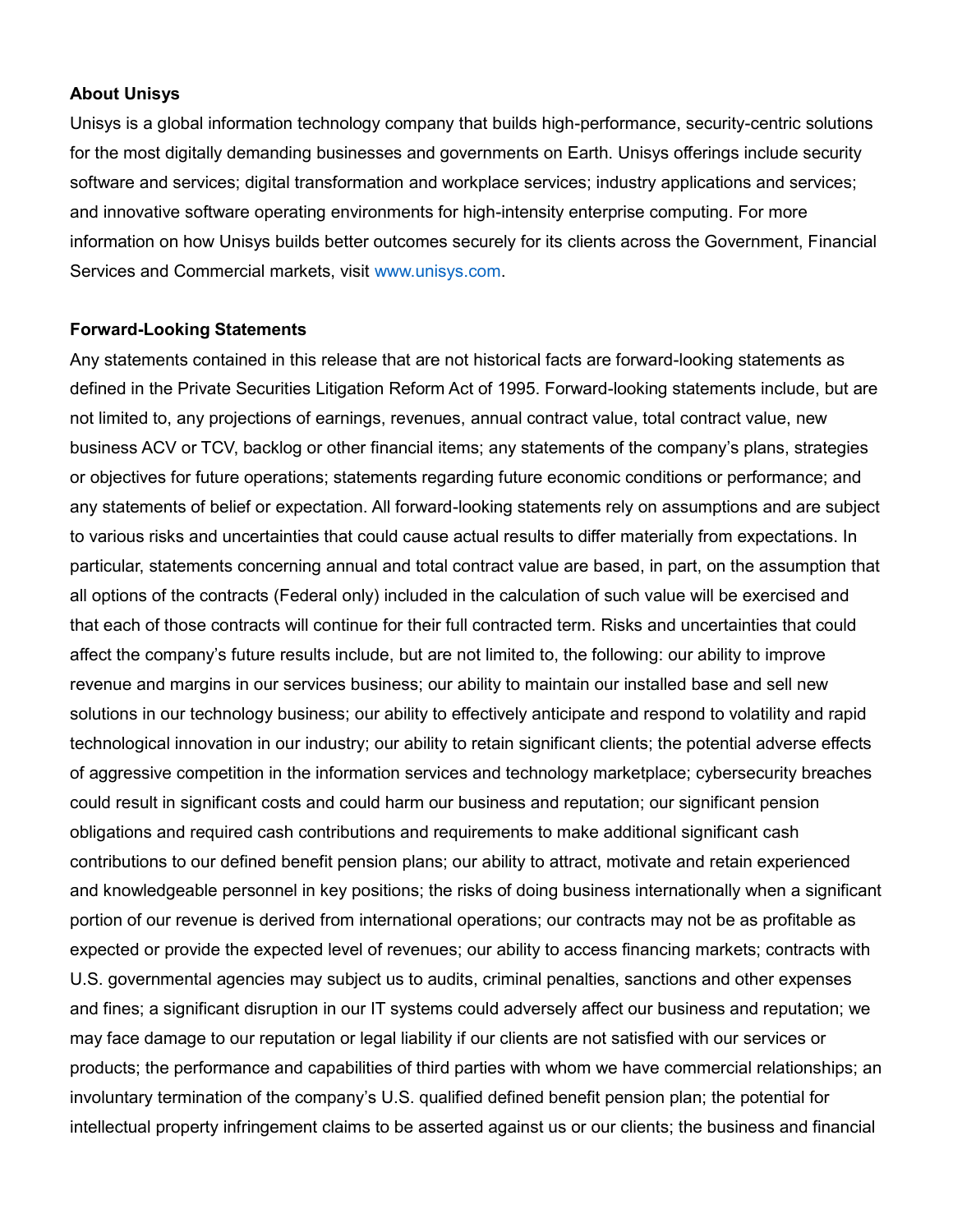risk in implementing future acquisitions or dispositions; the adverse effects of global economic conditions, acts of war, terrorism or natural disasters; the possibility that pending litigation could affect our results of operations or cash flow; and the company's consideration of all available information following the end of the quarter and before the filing of the Form 10-Q and the possible impact of this subsequent event information on its financial statements for the reporting period. Additional discussion of factors that could affect the company's future results is contained in its periodic filings with the Securities and Exchange Commission. The company assumes no obligation to update any forward-looking statements.

#### **Contacts:**

Investors: Courtney Holben, Unisys, 215-986-3379 [courtney.holben@unisys.com](mailto:courtney.holben@unisys.com)

Media: John Clendening, Unisys, 214-403-1981 [john.clendening@unisys.com](mailto:john.clendening@unisys.com)

###

#### RELEASE NO.: 0501/9586

Unisys and other Unisys products and services mentioned herein, as well as their respective logos, are trademarks or registered trademarks of Unisys Corporation. Any other brand or product referenced herein is acknowledged to be a trademark or registered trademark of its respective holder.

 $UIS - Q$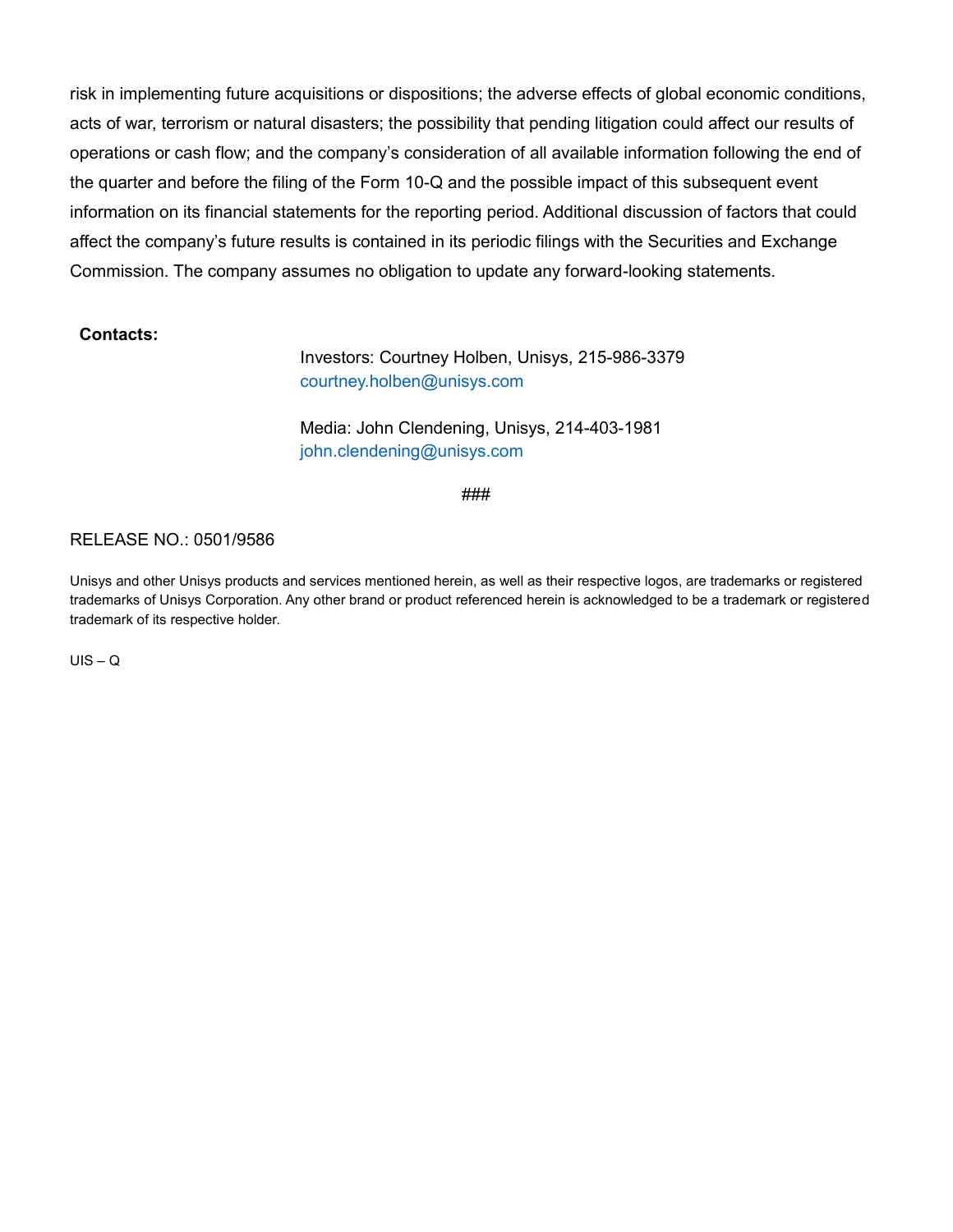# **UNISYS CORPORATION CONSOLIDATED STATEMENTS OF INCOME (Unaudited) (Millions, except per share data)**

|                                                                          | <b>Three Months Ended</b><br>March 31, |        |    |            |
|--------------------------------------------------------------------------|----------------------------------------|--------|----|------------|
|                                                                          |                                        | 2018   |    | 2017       |
| <b>Revenue</b>                                                           |                                        |        |    |            |
| <b>Services</b>                                                          | \$                                     | 568.5  | \$ | 585.3      |
| Technology                                                               |                                        | 139.9  |    | 79.2       |
|                                                                          |                                        | 708.4  |    | 664.5      |
| <b>Costs and expenses</b>                                                |                                        |        |    |            |
| Cost of revenue:                                                         |                                        |        |    |            |
| Services                                                                 |                                        | 470.9  |    | 486.4*     |
| Technology                                                               |                                        | 36.3   |    | $39.5*$    |
|                                                                          |                                        | 507.2  |    | 525.9*     |
| Selling, general and administrative                                      |                                        | 90.9   |    | 105.0*     |
| Research and development                                                 |                                        | 8.5    |    | $11.8*$    |
|                                                                          |                                        | 606.6  |    | 642.7*     |
| <b>Operating profit</b>                                                  |                                        | 101.8  |    | $21.8*$    |
| Interest expense                                                         |                                        | 16.6   |    | 5.7        |
| Other income (expense), net                                              |                                        | (22.6) |    | $(32.9)^*$ |
| Income (loss) before income taxes                                        |                                        | 62.6   |    | (16.8)     |
| Provision for income taxes                                               |                                        | 20.9   |    | 12.9       |
| <b>Consolidated net income (loss)</b>                                    |                                        | 41.7   |    | (29.7)     |
| Net income attributable to noncontrolling interests                      |                                        | 1.1    |    | 3.0        |
| Net income (loss) attributable to Unisys Corporation common shareholders | \$                                     | 40.6   | \$ | (32.7)     |
| Earnings (loss) per share attributable to Unisys Corporation             |                                        |        |    |            |
| <b>Basic</b>                                                             | \$                                     | 0.80   | \$ | (0.65)     |
| <b>Diluted</b>                                                           | \$                                     | 0.62   | \$ | (0.65)     |
| Shares used in the per share computations (in thousands):                |                                        |        |    |            |
| <b>Basic</b>                                                             |                                        | 50,748 |    | 50,256     |
| <b>Diluted</b>                                                           |                                        | 72,943 |    | 50,256     |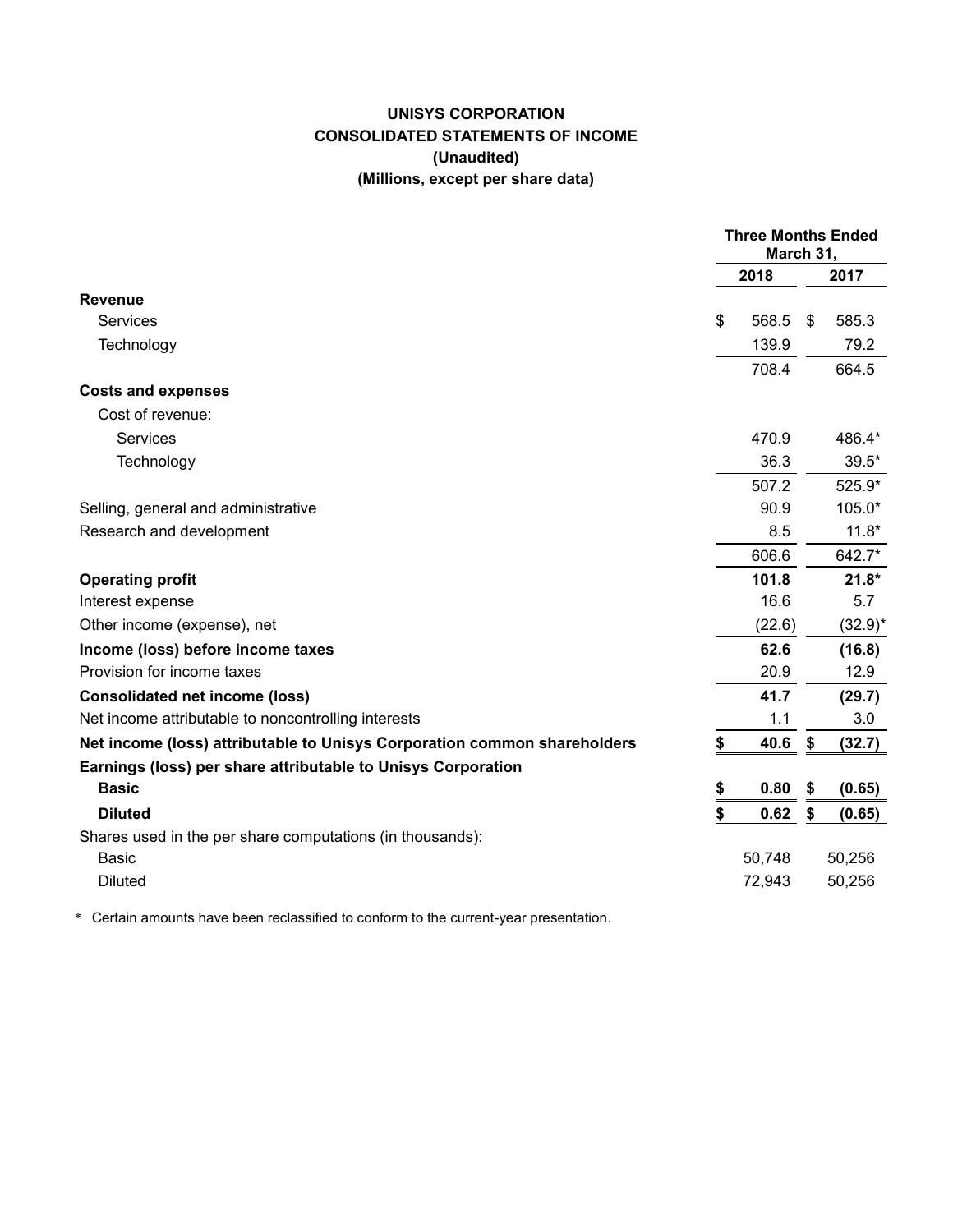# **UNISYS CORPORATION SEGMENT RESULTS (Unaudited) (Millions)**

|                                   |    | Total     | Eliminations | <b>Services</b> |       | Technology  |
|-----------------------------------|----|-----------|--------------|-----------------|-------|-------------|
| Three Months Ended March 31, 2018 |    |           |              |                 |       |             |
| Customer revenue                  | \$ | 708.4     | \$           | \$              | 568.5 | \$<br>139.9 |
| Intersegment                      |    |           | (10.0)       |                 |       | 10.0        |
| Total revenue                     | S  | 708.4     | \$<br>(10.0) | \$              | 568.5 | \$<br>149.9 |
| Gross profit percent              |    | 28.4%     |              |                 | 16.6% | 68.9%       |
| Operating profit percent          |    | 14.4%     |              |                 | 3.0%  | 54.7%       |
| Three Months Ended March 31, 2017 |    |           |              |                 |       |             |
| Customer revenue                  | \$ | 664.5     | \$           | \$              | 585.3 | \$<br>79.2  |
| Intersegment                      |    |           | (5.3)        |                 |       | 5.3         |
| Total revenue                     | S. | 664.5     | \$<br>(5.3)  | \$              | 585.3 | \$<br>84.5  |
| Gross profit percent              |    | 20.9% *   |              |                 | 18.2% | 46.6%       |
| Operating profit percent          |    | $3.3\%$ * |              |                 | 4.7%  | 15.4%       |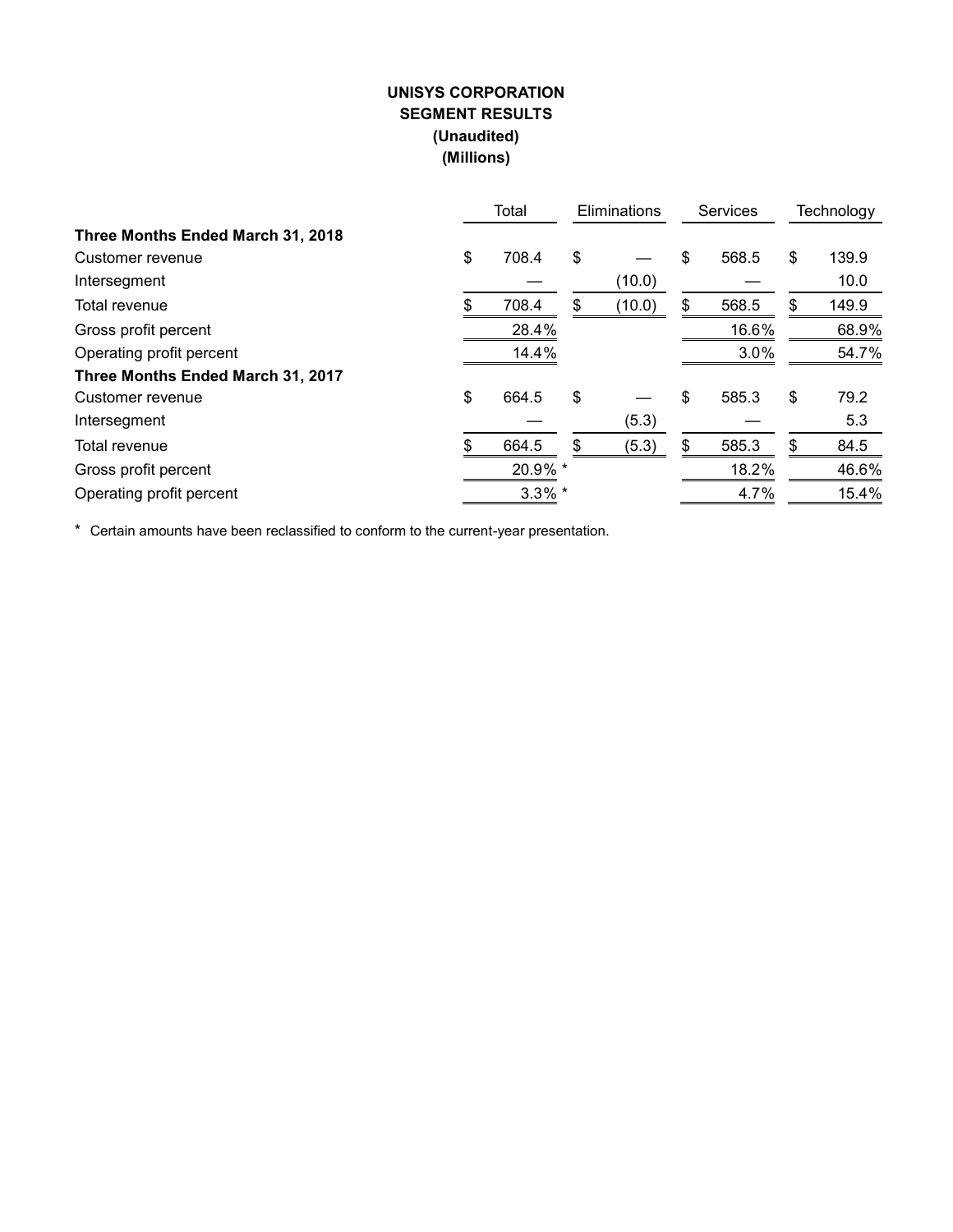# **UNISYS CORPORATION CONSOLIDATED BALANCE SHEETS (Unaudited) (Millions)**

|                                                | March 31,<br>2018 | December 31,<br>2017 |           |  |  |
|------------------------------------------------|-------------------|----------------------|-----------|--|--|
| Assets                                         |                   |                      |           |  |  |
| Current assets:                                |                   |                      |           |  |  |
| Cash and cash equivalents                      | \$<br>656.4       | -\$                  | 733.9     |  |  |
| Accounts receivable, net                       | 492.5             |                      | 503.3     |  |  |
| Contract assets                                | 46.4              |                      |           |  |  |
| Inventories:                                   |                   |                      |           |  |  |
| Parts and finished equipment                   | 11.5              |                      | 13.6      |  |  |
| Work in process and materials                  | 10.7              |                      | 12.5      |  |  |
| Prepaid expenses and other current assets      | 115.3             |                      | 126.2     |  |  |
| <b>Total current assets</b>                    | 1,332.8           |                      | 1,389.5   |  |  |
| Properties                                     | 906.6             |                      | 898.8     |  |  |
| Less-Accumulated depreciation and amortization | 769.7             |                      | 756.3     |  |  |
| Properties, net                                | 136.9             |                      | 142.5     |  |  |
| Outsourcing assets, net                        | 213.4             |                      | 202.3     |  |  |
| Marketable software, net                       | 142.6             |                      | 138.3     |  |  |
| Prepaid postretirement assets                  | 157.3             |                      | 148.3     |  |  |
| Deferred income taxes                          | 116.0             |                      | 119.9     |  |  |
| Goodwill                                       | 181.0             |                      | 180.8     |  |  |
| Restricted cash                                | 26.6              |                      | 30.2      |  |  |
| Other long-term assets                         | 207.1             |                      | 190.6     |  |  |
| <b>Total assets</b>                            | \$<br>2,513.7     | \$                   | 2,542.4   |  |  |
| <b>Liabilities and deficit</b>                 |                   |                      |           |  |  |
| <b>Current liabilities:</b>                    |                   |                      |           |  |  |
| Current maturities of long-term-debt           | \$<br>10.6        | \$                   | 10.8      |  |  |
| Accounts payable                               | 214.5             |                      | 241.8     |  |  |
| Deferred revenue                               | 324.8             |                      | 327.5     |  |  |
| Other accrued liabilities                      | 344.4             |                      | 391.5     |  |  |
| <b>Total current liabilities</b>               | 894.3             |                      | 971.6     |  |  |
| Long-term debt                                 | 636.2             |                      | 633.9     |  |  |
| Long-term postretirement liabilities           | 1,973.2           |                      | 2,004.4   |  |  |
| Long-term deferred revenue                     | 184.9             |                      | 159.0     |  |  |
| Other long-term liabilities                    | 95.9              |                      | 100.0     |  |  |
| Commitments and contingencies                  |                   |                      |           |  |  |
| <b>Total deficit</b>                           | (1,270.8)         |                      | (1,326.5) |  |  |
| <b>Total liabilities and deficit</b>           | \$<br>2,513.7 \$  |                      | 2,542.4   |  |  |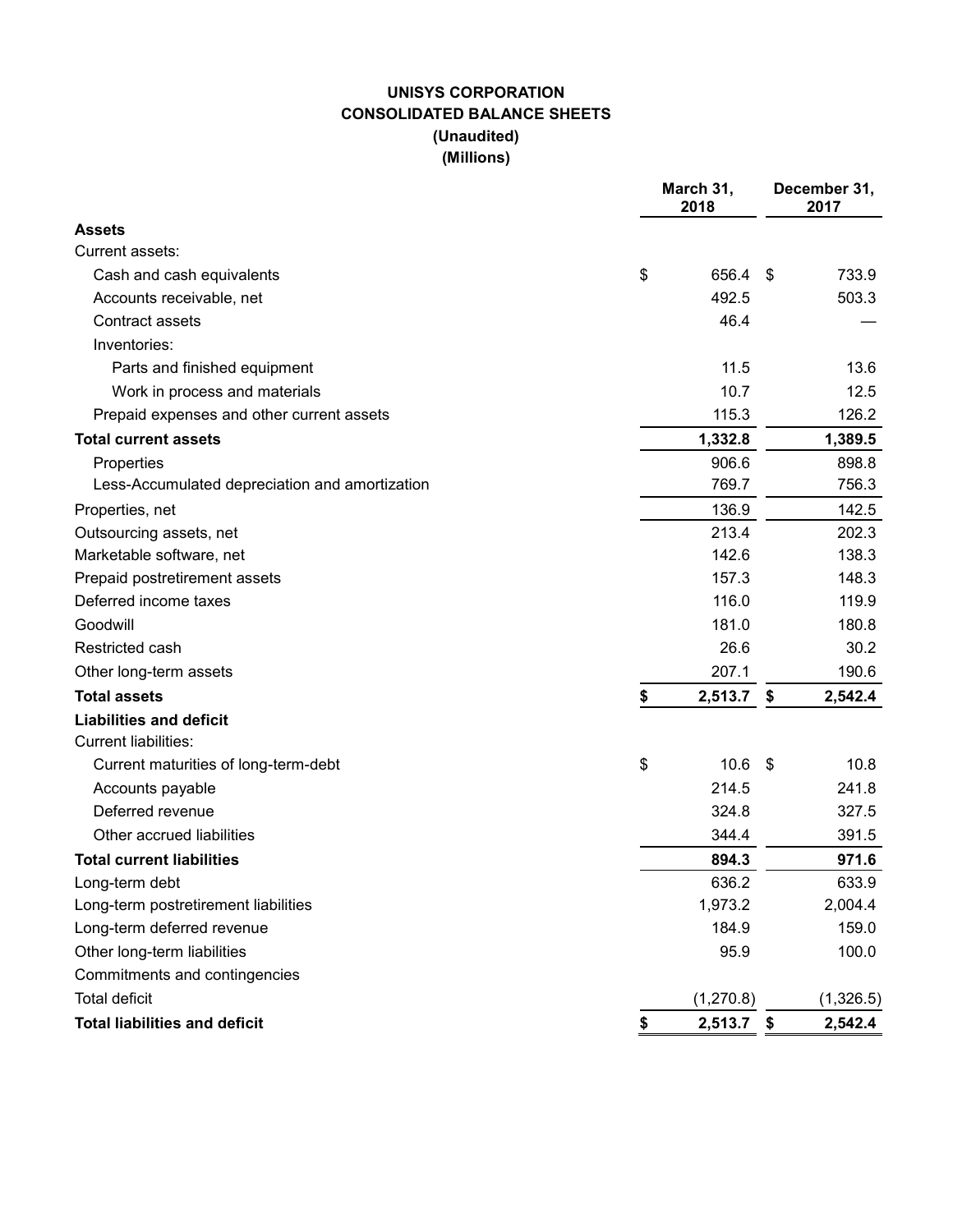# **UNISYS CORPORATION CONSOLIDATED STATEMENTS OF CASH FLOWS (Unaudited) (Millions)**

|                                                                                        |             | <b>Three Months</b><br>Ended March 31, |
|----------------------------------------------------------------------------------------|-------------|----------------------------------------|
|                                                                                        | 2018        | 2017                                   |
| Cash flows from operating activities                                                   |             |                                        |
| Consolidated net income (loss)                                                         | \$<br>41.7  | \$<br>(29.7)                           |
| Adjustments to reconcile consolidated net (income) loss to net cash used for operating |             |                                        |
| activities:                                                                            |             |                                        |
| Foreign currency transaction losses                                                    | 3.3         | 5.3                                    |
| Non-cash interest expense                                                              | 2.6         | 2.0                                    |
| Employee stock compensation                                                            | 4.0         | 3.7                                    |
| Depreciation and amortization of properties                                            | 11.2        | 10.1                                   |
| Depreciation and amortization of outsourcing assets                                    | 16.1        | 12.9                                   |
| Amortization of marketable software                                                    | 14.7        | 15.7                                   |
| Other non-cash operating activities                                                    | (0.9)       | (1.1)                                  |
| Loss on disposal of capital assets                                                     | 0.2         | 3.8                                    |
| Postretirement contributions                                                           | (30.9)      | $(31.7)^*$                             |
| Postretirement expense                                                                 | 19.3        | $26.2*$                                |
| Decrease in deferred income taxes, net                                                 | 6.0         | 2.2                                    |
| Changes in operating assets and liabilities:                                           |             |                                        |
| Receivables, net                                                                       | (28.0)      | 0.1                                    |
| Inventories                                                                            | 0.8         | 0.1                                    |
| Accounts payable and other accrued liabilities                                         | (130.1)     | (50.0)                                 |
| Other liabilities                                                                      | 21.2        | $(9.2)^*$                              |
| Other assets                                                                           | (1.4)       | (1.4)                                  |
| Net cash used for operating activities                                                 | (50.2)      | (41.0)                                 |
| <b>Cash flows from investing activities</b>                                            |             |                                        |
| Proceeds from investments                                                              | 1,222.7     | 1,218.9                                |
| Purchases of investments                                                               | (1,208.7)   | (1,211.5)                              |
| Investment in marketable software                                                      | (19.0)      | (13.8)                                 |
| Capital additions of properties                                                        | (5.1)       | (8.5)                                  |
| Capital additions of outsourcing assets                                                | (24.4)      | (12.9)                                 |
| Other                                                                                  | (0.4)       | (0.3)                                  |
| Net cash used for investing activities                                                 | (34.9)      | (28.1)                                 |
| <b>Cash flows from financing activities</b>                                            |             |                                        |
| Payments of long-term debt                                                             | (0.7)       | (0.7)                                  |
| Other                                                                                  | (2.1)       | (2.1)                                  |
| Net cash used for financing activities                                                 | (2.8)       | (2.8)                                  |
| Effect of exchange rate changes on cash, cash equivalents and restricted cash          | 6.8         | 6.3                                    |
| Decrease in cash, cash equivalents and restricted cash                                 | (81.1)      | (65.6)                                 |
| Cash, cash equivalents and restricted cash, beginning of period                        | 764.1       | 401.1                                  |
| Cash, cash equivalents and restricted cash, end of period                              | 683.0<br>\$ | \$<br>335.5                            |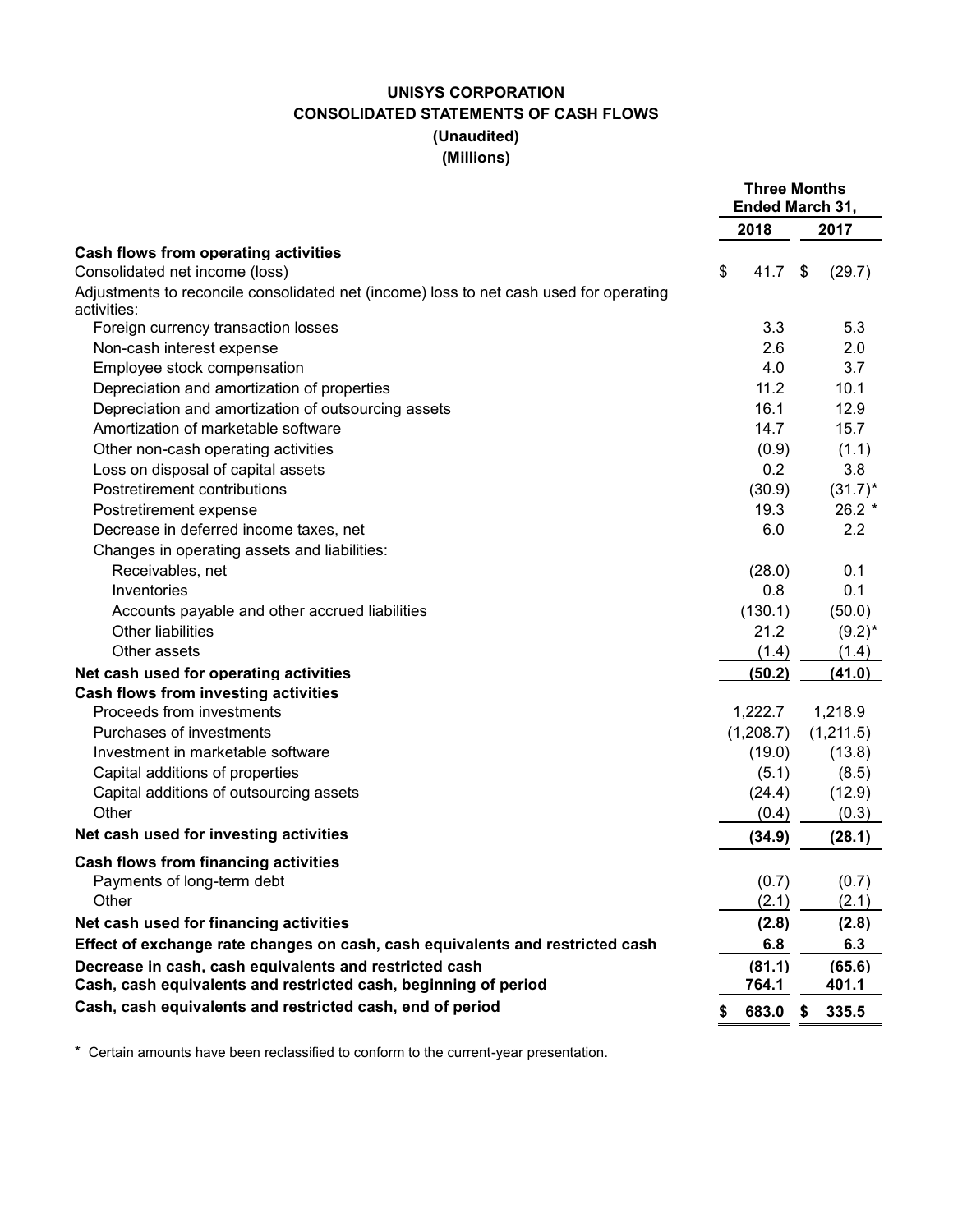# **UNISYS CORPORATION RECONCILIATION OF SELECTED GAAP MEASURES TO NON-GAAP MEASURES (Unaudited) (Millions, except per share data)**

|                                                      |                                                                                          | <b>Three Months</b><br>Ended March 31, |              |    |                |
|------------------------------------------------------|------------------------------------------------------------------------------------------|----------------------------------------|--------------|----|----------------|
|                                                      |                                                                                          |                                        |              |    |                |
|                                                      | GAAP net income (loss) attributable to Unisys Corporation common shareholders            | \$                                     | 2018<br>40.6 | \$ | 2017<br>(32.7) |
|                                                      |                                                                                          |                                        |              |    |                |
| Topic 606 adjustment:                                | pretax                                                                                   |                                        | (53.0)       |    |                |
|                                                      | tax provision                                                                            |                                        | 5.3          |    |                |
|                                                      | net of tax                                                                               |                                        | (47.7)       |    |                |
| Postretirement expense:                              | pretax                                                                                   |                                        | 19.3         |    | $26.2$ *       |
|                                                      | tax provision                                                                            |                                        | 0.3          |    | 0.2            |
|                                                      | net of tax                                                                               |                                        | 19.6         |    | 26.4 *         |
| Cost reduction and other expense:                    | pretax                                                                                   |                                        | (2.9)        |    | 25.4           |
|                                                      | tax provision                                                                            |                                        | 0.1          |    | (0.5)          |
|                                                      | net of tax                                                                               |                                        | (2.8)        |    | 24.9           |
|                                                      | Non-GAAP net income attributable to Unisys Corporation common shareholders               |                                        | 9.7          |    | $18.6*$        |
| Add interest expense on convertible notes            |                                                                                          |                                        |              |    | 4.7            |
| share                                                | Non-GAAP net income attributable to Unisys Corporation for diluted earnings per          | \$                                     | 9.7          | \$ | $23.3*$        |
| Weighted average shares (thousands)                  |                                                                                          |                                        | 50,748       |    | 50,256         |
| Plus incremental shares from assumed conversion:     |                                                                                          |                                        |              |    |                |
|                                                      | Employee stock plans                                                                     |                                        | 327          |    | 387            |
|                                                      | Convertible notes                                                                        |                                        |              |    | 21,868         |
| Non-GAAP adjusted weighted average shares            |                                                                                          |                                        | 51,075       |    | 72,511         |
| Diluted earnings (loss) per share                    |                                                                                          |                                        |              |    |                |
| <b>GAAP basis</b>                                    |                                                                                          |                                        |              |    |                |
|                                                      | GAAP net income (loss) attributable to Unisys Corporation for diluted earnings per share | \$                                     | 45.4 \$      |    | (32.7)         |
| Divided by adjusted weighted average shares          |                                                                                          |                                        | 72,943       |    | 50,256         |
| <b>GAAP diluted earnings (loss) per share</b>        |                                                                                          | S                                      | $0.62$ \$    |    | (0.65)         |
| <b>Non-GAAP basis</b>                                |                                                                                          |                                        |              |    |                |
|                                                      | Non-GAAP net income attributable to Unisys Corporation for diluted earnings per share    | \$                                     | 9.7          | \$ | $23.3*$        |
| Divided by Non-GAAP adjusted weighted average shares |                                                                                          |                                        | 51,075       |    | 72,511         |
| Non-GAAP diluted earnings per share                  |                                                                                          | \$                                     | $0.19$ \$    |    | $0.32$ *       |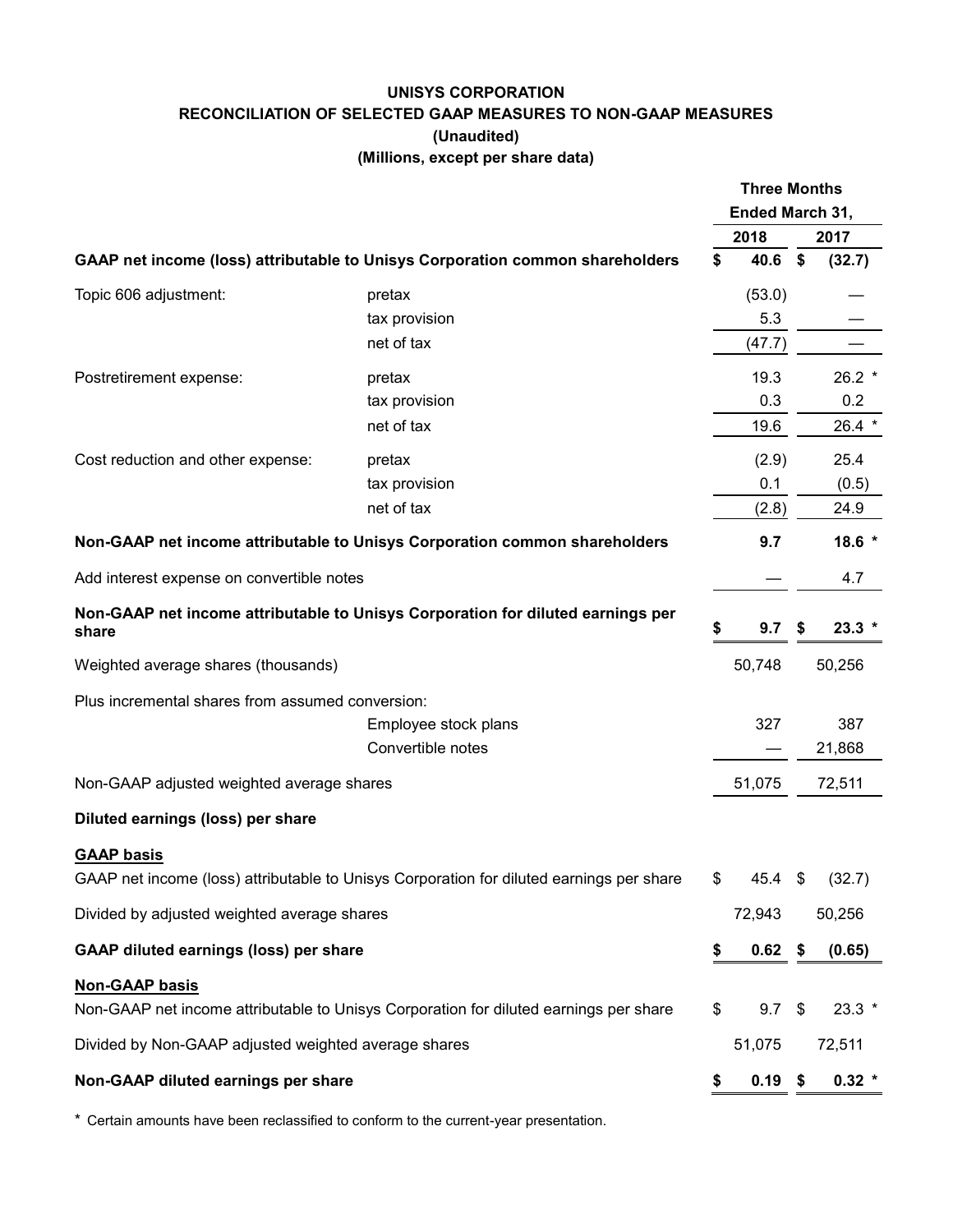# **UNISYS CORPORATION RECONCILIATION OF GAAP OPERATING PROFIT TO NON-GAAP OPERATING PROFIT (Unaudited) (Millions)**

|                                    | <b>Three Months</b>    |              |  |  |
|------------------------------------|------------------------|--------------|--|--|
|                                    | <b>Ended March 31,</b> |              |  |  |
|                                    | 2018                   | 2017         |  |  |
| <b>GAAP</b> operating profit       | \$<br>101.8            | $21.8*$<br>S |  |  |
| Topic 606 adjustment               | (53.0)                 |              |  |  |
| Postretirement expense             | 1.0                    | $1.7*$       |  |  |
| Cost reduction and other expense   | (2.9)                  | 20.1         |  |  |
| <b>Non-GAAP operating profit</b>   | 46.9                   | 43.6*        |  |  |
| <b>GAAP customer revenue</b>       | \$<br>708.4            | \$664.5      |  |  |
| Non-GAAP adjusted customer revenue | 655.4                  | 664.5        |  |  |
| <b>GAAP operating profit %</b>     | 14.4%                  | $3.3\%$ *    |  |  |
| Non-GAAP operating profit %        | 7.2%                   | $6.6\%$ *    |  |  |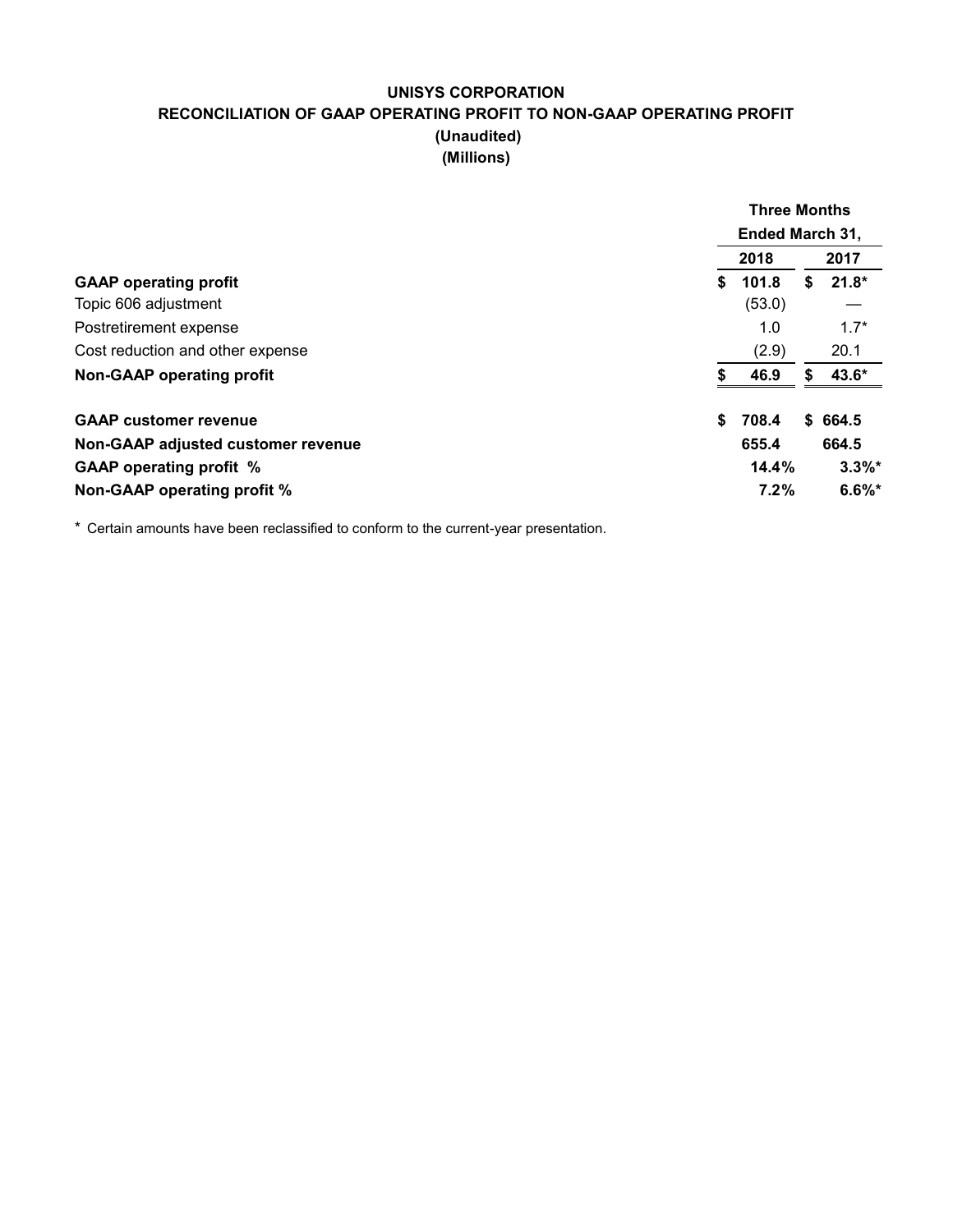# **UNISYS CORPORATION RECONCILIATION OF GAAP TO NON-GAAP (Unaudited) (Millions)**

#### **FREE CASH FLOW**

|                                   |                        | <b>Three Months</b> |            |  |  |  |
|-----------------------------------|------------------------|---------------------|------------|--|--|--|
|                                   | <b>Ended March 31,</b> |                     |            |  |  |  |
|                                   | 2018                   |                     | 2017       |  |  |  |
| Cash used for operations          | \$                     | $(50.2)$ \$         | (41.0)     |  |  |  |
| Additions to marketable software  |                        | (19.0)              | (13.8)     |  |  |  |
| Additions to properties           |                        | (5.1)               | (8.5)      |  |  |  |
| Additions to outsourcing assets   |                        | (24.4)              | (12.9)     |  |  |  |
| Free cash flow                    |                        | (98.7)              | (76.2)     |  |  |  |
| Postretirement funding            |                        | 30.9                | $31.7$ *   |  |  |  |
| Cost reduction and other payments |                        | 17.0                | 21.2       |  |  |  |
| <b>Adjusted free cash flow</b>    |                        | $(50.8)$ \$         | $(23.3)$ * |  |  |  |